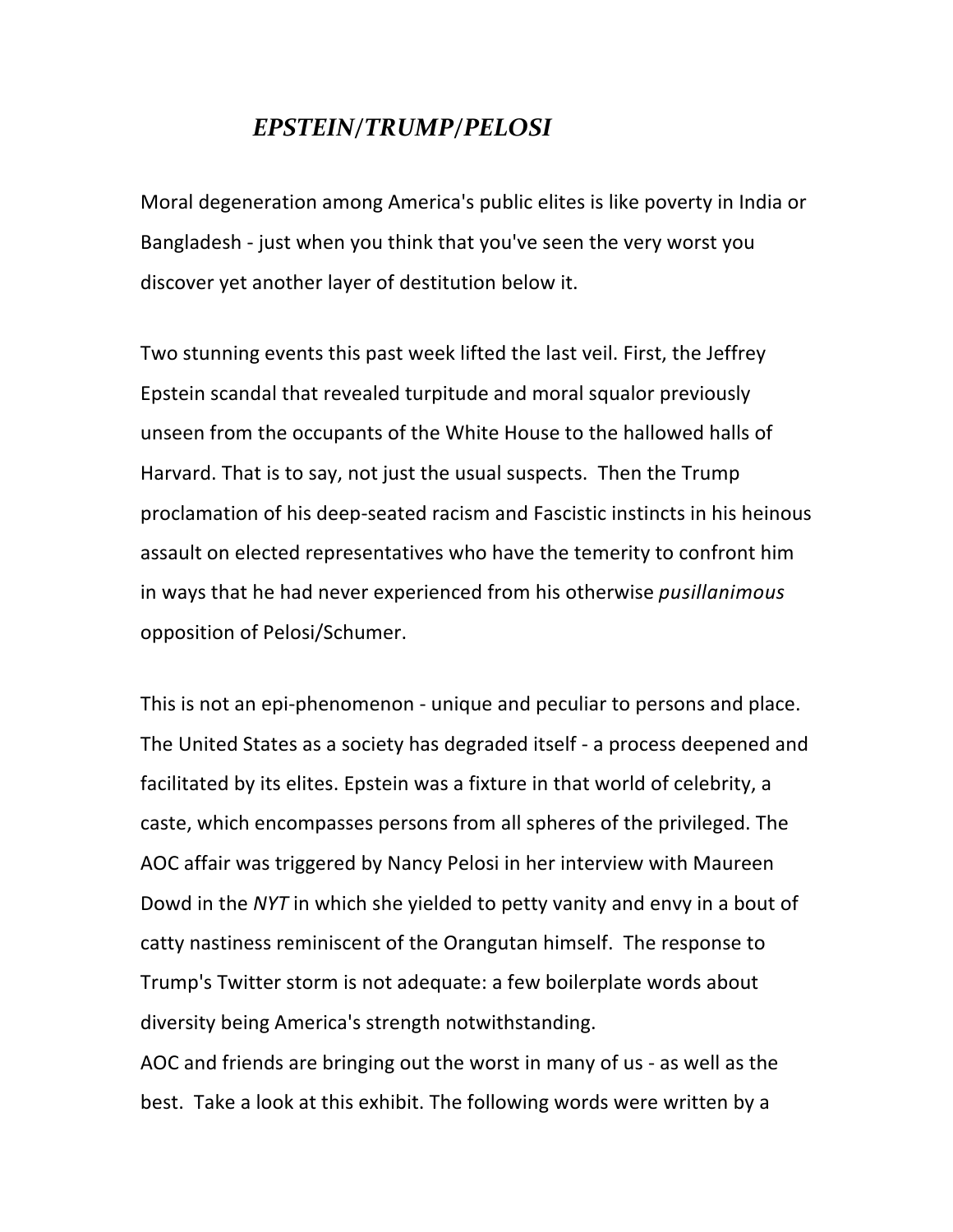man of considerable distinction who held some of the highest positions in national Intelligence, and the US Army, and who oversees a much praised well frequented - blog:

*" IMO AOC is a revolutionary subversive sitting in the House of Representatives after having insincerely sworn to uphold and defend the* Constitution of the US and laws legally enacted under it."

**The Epstein affair**, a sordid and criminal saga that encompasses 20 years of illicit conduct, epitomizes our celebrity culture. Celebrities in contemporary American (and Britain) are a privileged caste whose heteroclite membership have license to do pretty much whatever they wish simply because they are celebrities. There are no strict criteria for entry into this exalted company, although money and fame however achieved are the key ingredients. Money however gained, fame through politics, finance, entertainment, or sport.

In that category are the powerful persons and institutions that participated in his heinous crimes and/or gave Jeffrey Epstein legal cover amounting to immunity from punishment in 2005-06. They may include occupants of the Oval Office. The *Times'* editors rushed into print (July 12) an exceptionally strongly worded editorial telling Congress to lay off the Epstein scandal on the specious grounds that the current legal proceedings in New York should suffice to see that justice be done. Moreover, they admonished: "Congress has more important things to do" But, that judicial activity is restricted to matters stipulated in the indictment  $-$  and very likely will not engage the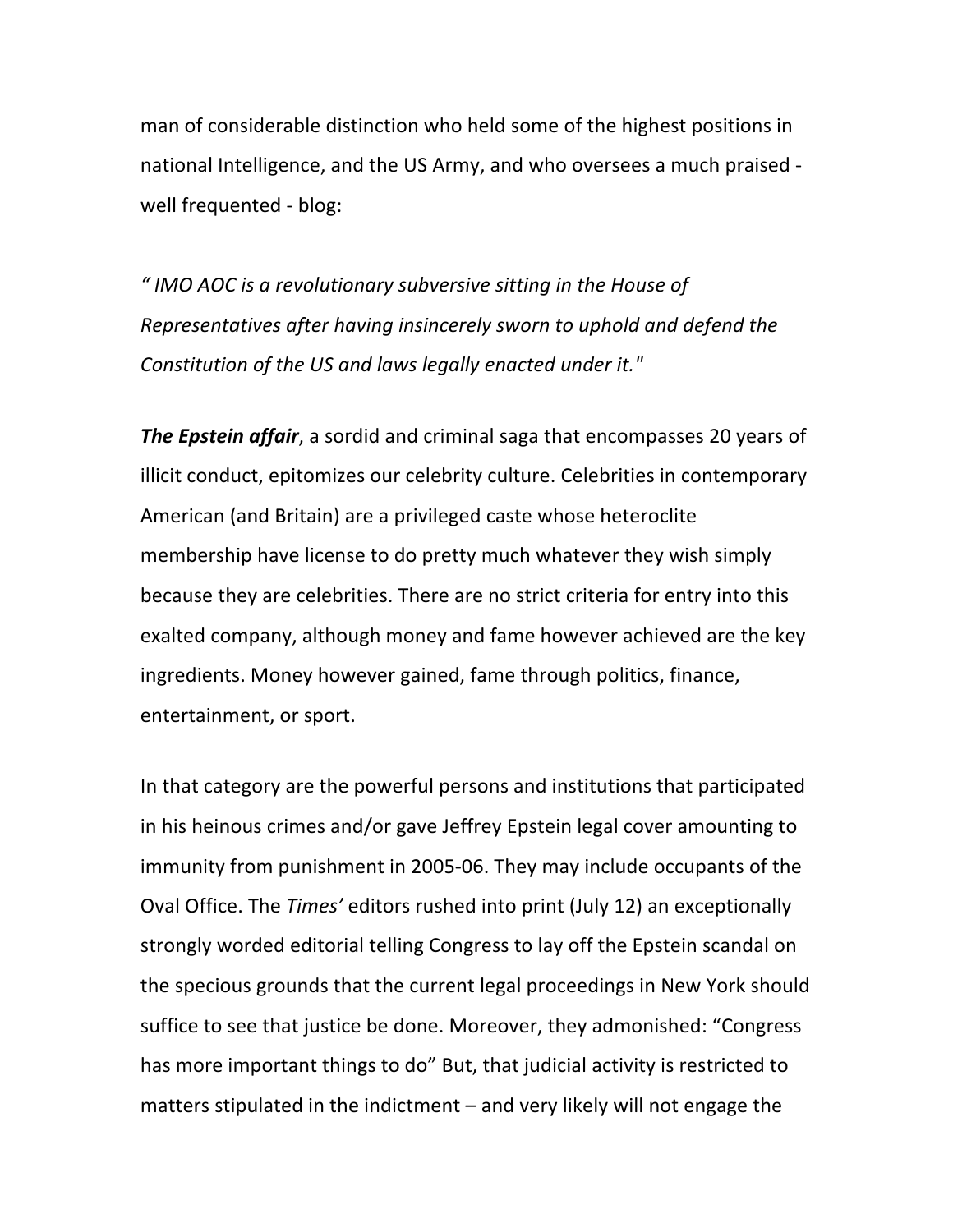issue of political intervention or the role of celebrities. Moreover, prosecutors will be under tremendous pressure to keep the focus as narrow as possible and on Epstein alone. They will narrowly restrict the investigation and trial to Epstein's specific crimes without any reference to other persons - or, certainly, what happened in the cover-up between 2006-2008. 

The Times followed up with a long story on Sunday July 14 that talked about all the celebrity associations that Epstein continued to cultivate. It notably made no mention of the Clintons even though Epstein was a founding donor to their foundation, Bill was a regular on Epstein's private jet "Lolita Flights" as they have been commonly referred to for at least 15 years, and Ghislaine Maxwell – Epstein's right-hand woman and de fact 'madam' in his criminal syndicate was an honored guest at Chelsea's wedding).

By Monday, the **Times'** editors can relegated the story to a curiosity item. Their one article on Epstein was a biographical account of his adolescence and stint as a NYC public school teacher. There were copious quotes from former students, fellow teachers, janitors and whomever. In other words, the typical "human interest' filler that substitutes for serious journalism. This "coming-of-age" piece is a classic diversion strategy of the *Times*. It was deployed to 'humanize' youthful neo-Nazis, to make torturer-in-chief Gina Haspel palatable, to vaunt Nikki Haley and to promote Joe Biden. It quite likely was calculating. After all, how could its reporters have tracked down all of those contemporaries of Epstein in 72 hours. The story may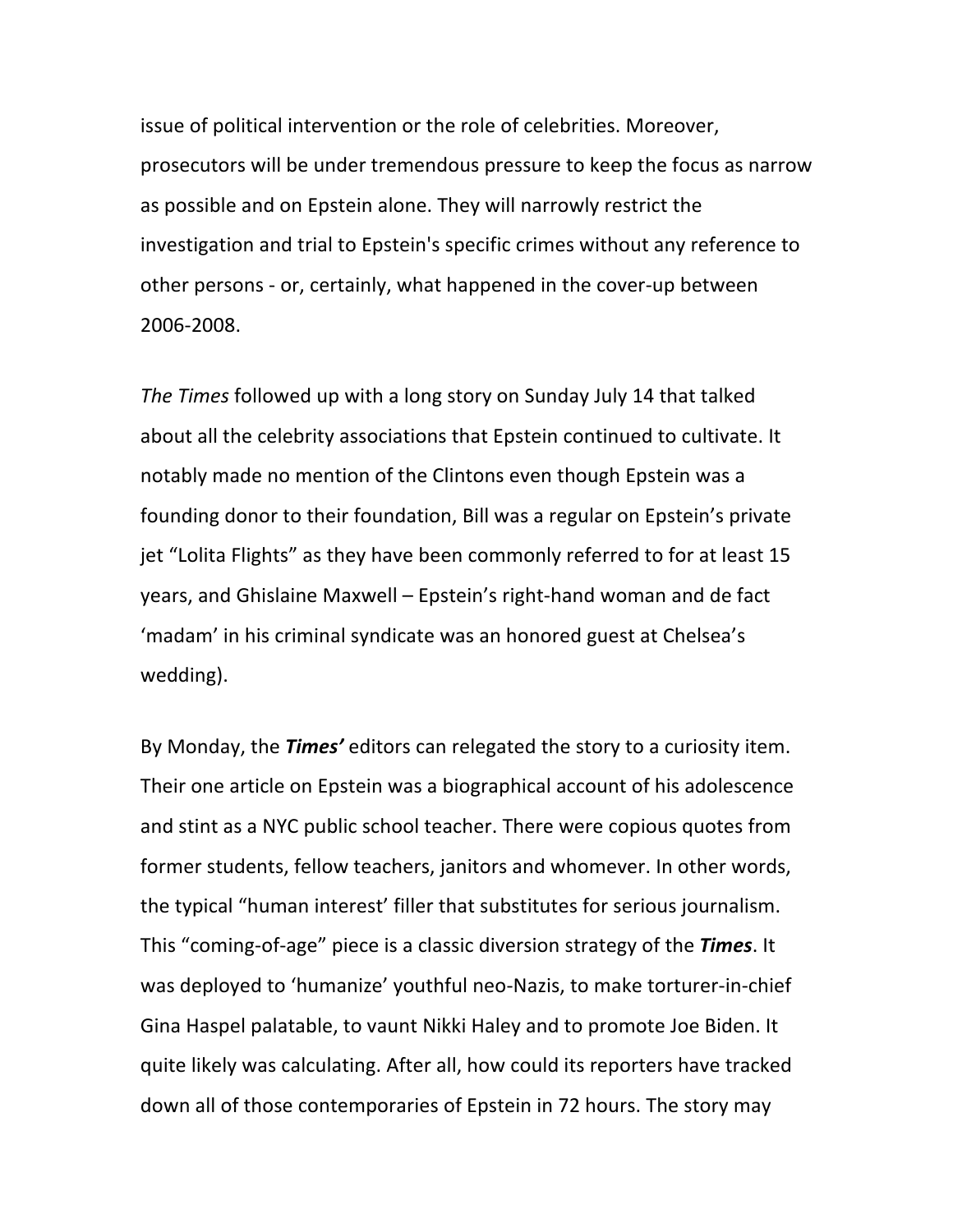well have been written years ago, kept in the file like the pre-cooked obituaries to be dug out on the occasion. They expected for years that the Lolita Express story they never bothered to pursue would surface one day. So it was prudent to have the burial squad ready. $*$ Epstein did make one, back door *NYT* appearance, in a piece on the forthcoming Israeli election that described the dilemma created for Ehud Barak (Netanyahu's challenger) by revelations that had been one of Epstein's cronies.

This kind of puerile treaty of an historic development helps create a favorable eco-system for monsters like Epstein and Trump. So long as our elites behave in the manner of the **NYT**, America will be prey to their predations.

An ONION-style report conveys the essence of celebrity treatment by the **media;**

Joshua EPSTEIN, companion of Presidents, is back in the celebrity spotlight. Now there are hints that he, Clinton, and Trump had a flying pinochle game at 30,000 feet on Epstein's private easy jet. Attention has *focused* on the youthful invitees who sat in as the fourth hand – and the *group's* outreach program that sought to introduce the game to young women from around the world. Devoted to the principle of diversity, they targeted a varied corps of blonds, brunettes and redheads from all ethnicities. This program was underwritten by grants from the William J & *Hillary R Clinton Foundation, the Trump Trust, the Ukrainian mafia, the*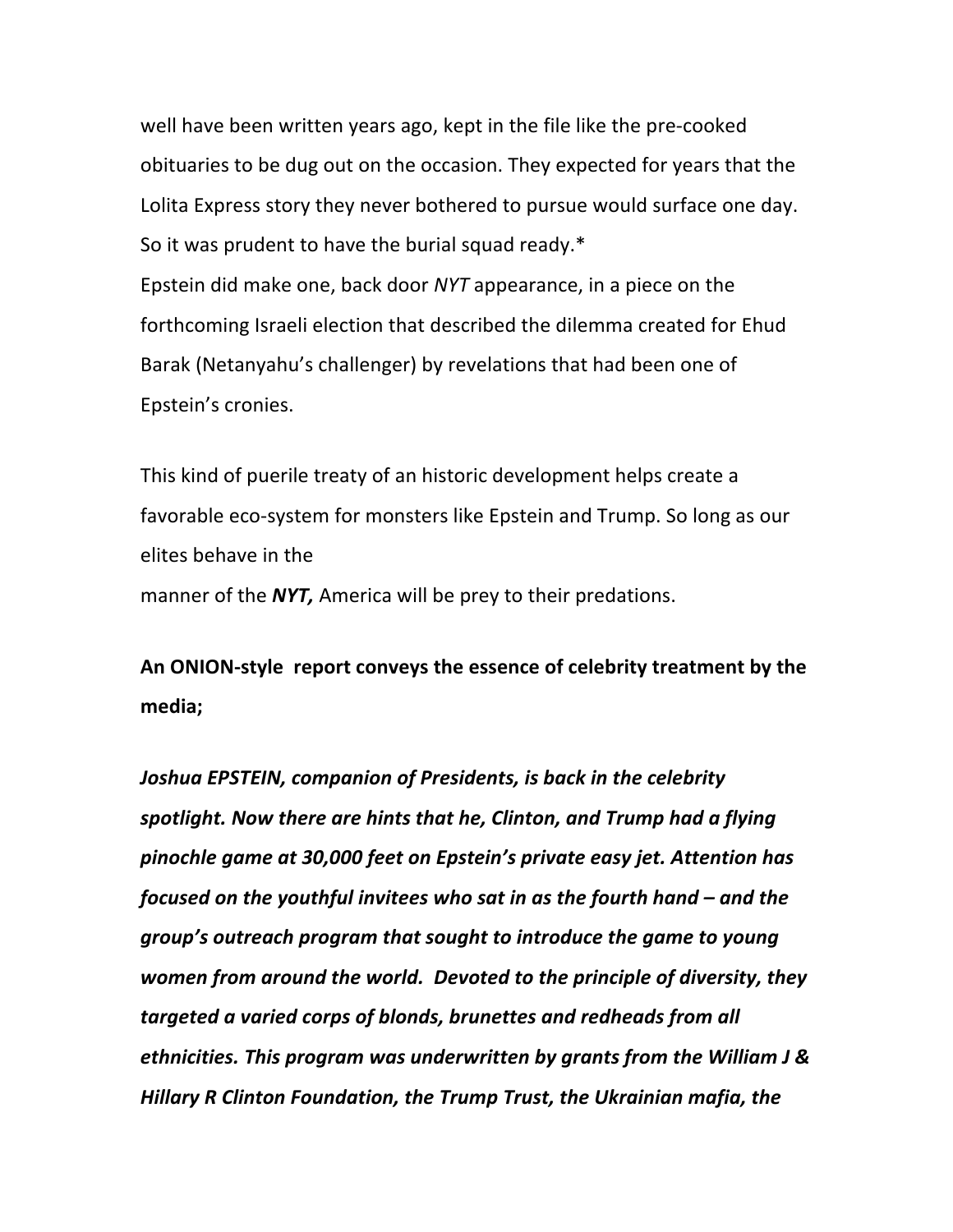**Israeli mafia, the Roumanian mafia, the Albanian mafia and contributions** *by chumps like you.*

*---------------------------------------------------------------------------------------------------*

## **On The Democratic Party Front**

Nancy PELOSI has thrown down the gauntlet and come out fighting. From **now on, it will be no holds barred & no prisoners. The target of her** ferocious assault, Rep. Alexandra Ocatavio-Cortes, who responded on **tweeter by saying – I paraphrase: "Nancy - compared to Montezuma, you're a pussycat. Please come back in 10 minutes; I never engage in** combat until I finish dinner .' She then proceeded to prove it.

On Wednesday, Pelosi mobilized her forces within the Democratic Caucus. There, she was in full "Maureen Dowd" mode. She denounced the "squad' as a threat to Democratic unity, scolded them for criticizing other Democrats (as she had done to them in the *NYT* on Sunday), disparaged their electoral victories and constituents, and mocked them for thinking that 4 million Twitter follows means anything. AOC's ("Even a glass of water could have won") victory was over Representative Joe Crowley, longtime NYC machine politico and, by some accounts, Pelosi's hand-picked successor to be. Mr. Crowley painlessly made a quick transfer to the Washington lobbying and law firm of Squire Patton Boggs.

At the end of the caucus meeting, Pelosi sought to heal the wounds she had freshly reopened, and asked a preacher to come forward and lead a prayer so that the rifts in the Democratic Party may be papered over a la a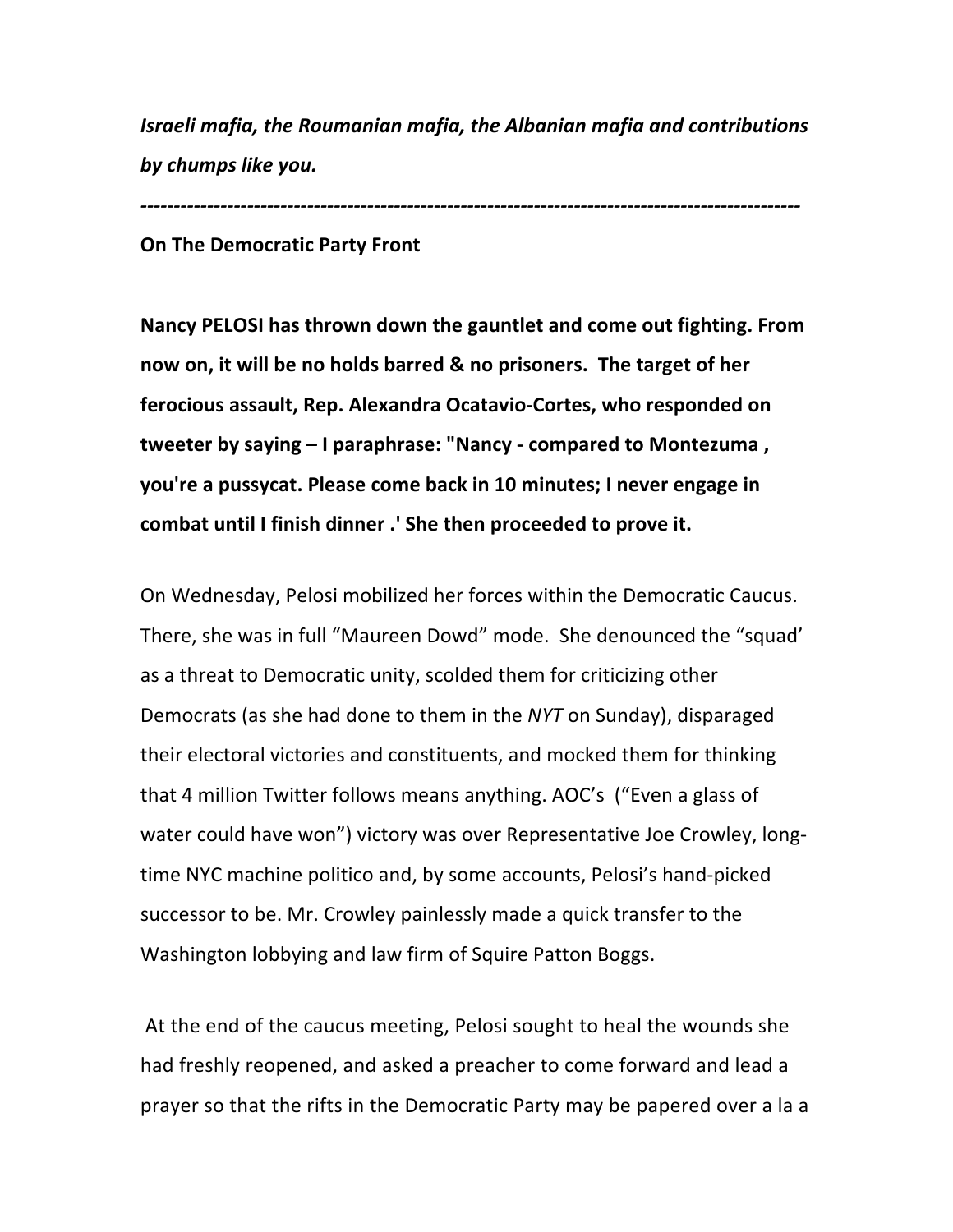Obama homily. No preacher came forward, as none were present, so Majority Whip James Clyburn, D-S.C., led the faithful. "His prayer was brief and powerful and incredibly well received," said Hakeem Jeffries, D-N.Y., the caucus chair. "He simply prayed for a spirit of discernment, the spirit of being able to do the right thing and to move forward collectively."

Reports do not tell us whether caucus members burst out in a raucous chorus of USA! USA! USA! so as to inoculate themselves against Republican charges that they were harboring pinkos. Whereas the GOP doesn't hesitate to cosset neo-Nazis and white supremists, the Dems feel the need to publicly denounce elected Representatives who are simply New Dealers and immigration activists. The inability of the Party establishment to recognize this dramatic evidence of a generation-long political failure explains much about the state of the Democratic Party and the state of the country.

Pelosi concluded by proudly declaring" Every time I'm attacked, I raise *more money*," looking directly at Rep. Alexandria Ocasio-Cortez and drawing huge applause from the caucus. She failed to note that it's not just the money, it's what you do with it that counts. Hillary had more money than Trump in 2016. Moreover, her focused look at AOC betrays a remarkable absence of self-awareness. The latter does not see herself as in a competition to curry favor  $-$  and cash – from hedge fund predators, rapacious drug companies or mendacious Silicon Valley hustlers like Mark Zuck-coin.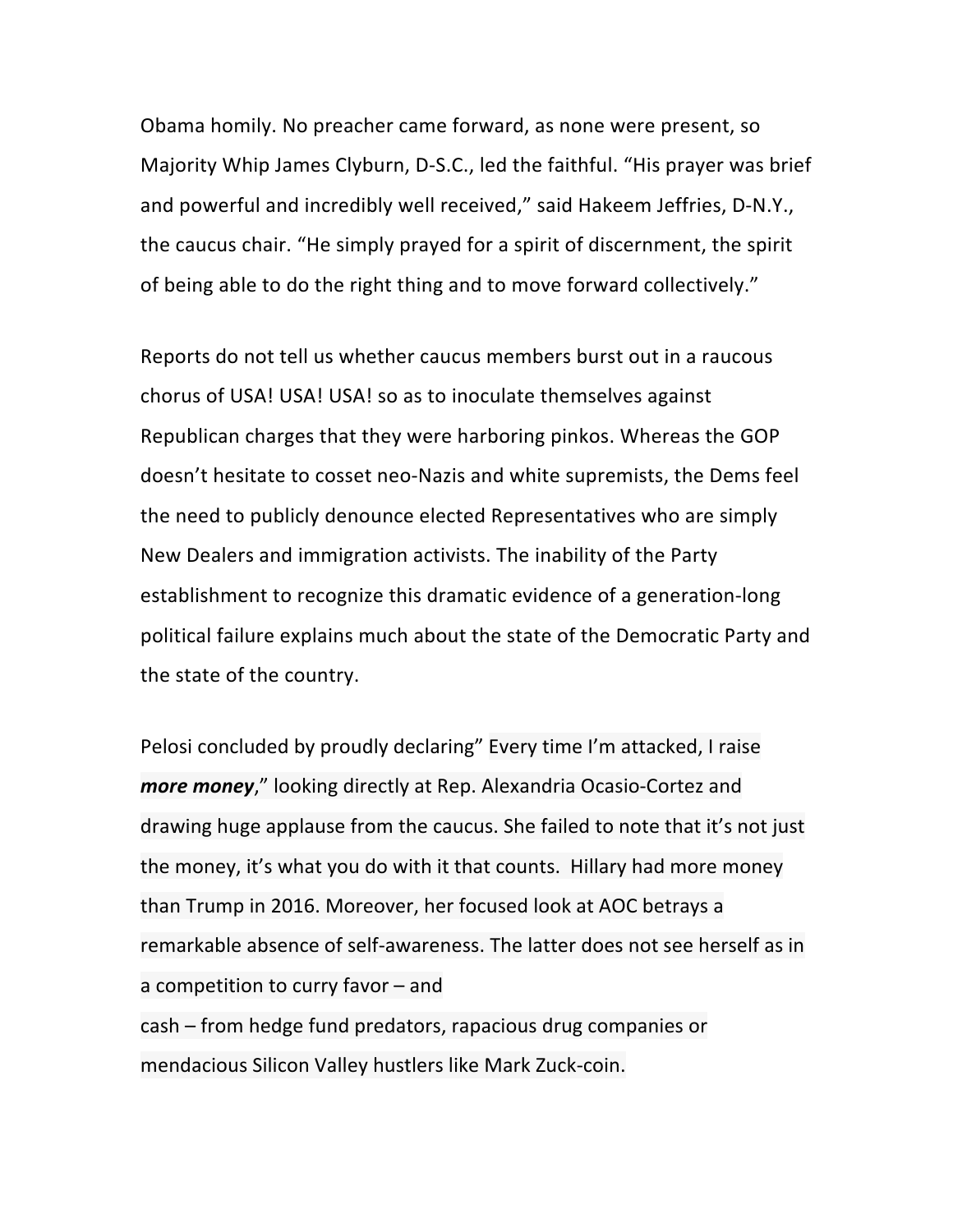Afterwards, Pelosi told reporters: "I don't do regret" Obviously, you can't do regret if you can't do conviction.

---------------------------------------------------------------------------------------------------- ----------

**Political suicide** is an ugly business. That's especially true when it's the act of an entire party - the one which you've always sympathized with. The Democrats don't even do us the courtesy of ending it all with a swift, clean stroke. Decisive action remains alien to them even at the finish line. They dither and drag it out for decades. Their excuse is that the other guys, too, have taken the path of self-extinction. So, maybe, it's best to hold off as long as we can to avoid the bloody gore; indeed, maybe we can just hang on in our infirmed state as the last surviving embodiment of the faded American Dream. 

**This Theater of the Absurd** pretty much sums up our dilemma. The country is being  $run$  – and run into the ground – by a clinical psychopath who leads a cult of neo- Fascists; they dominant the public discourse. Together, they already have deformed American political and economic institutions in ways that are likely to endure. We officially engage in mass kidnapping and abuse of children. Our celebrity elites number among consorts of Jeffrey Epstein whose heinous crimes they participate in as well as cover-up. There is a good chance that two men who have held the highest office in the land are among them. Yet, amidst all this, we are offered the spectacle of the threadbare Democratic Establishment invoking God to stuff a rag in the mouth of the few who speak the truth and urge that we act on it.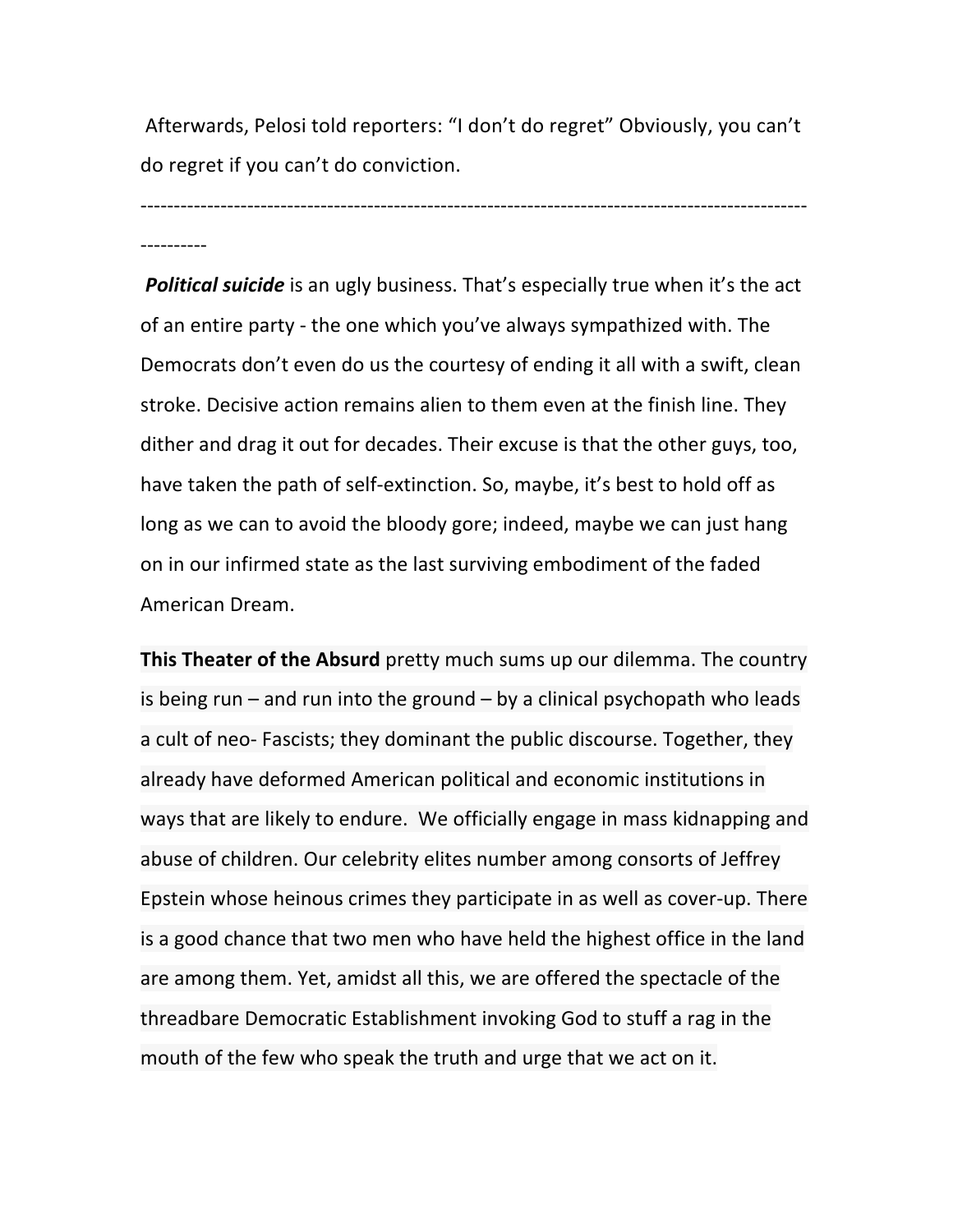Shakespeare, in his tragedies, carved out brief scenes of comedy to alleviate the dramatic stresses. The Democrats have become the simpleminded comedy act that diverts us briefly while the tale hastens to its calamitous end.

In 2016, it looked like the Republicans beat us to it  $-$  a fatal thrust of the *hari-kari* blade. Never doubt the Democrats' dedication to miss an opportunity, though. They came through with emergency care, saved the would-be suicide victim against all odds  $-$  and then went on yet another retreat where they resumed the group discussion on how best to terminate themselves. So, here we are.

## The Democratic Establish is like a radish – red on the outside, white on the

*inside*. The Radish should be the party logo. Its two sided nature makes its very useful. Progressives can claim that it is organic: grown only with natural ingredients, cultivated by cooperatives that pay their workers  $$20$ per hour and prohibits work when the mercury reaches 90 degrees. Blue Dogs can confide to each other that the radish in grown in toxic saturated fields worked by exploited illegal Latinos who live in shacks. So, in the future voters will have a clear choice between Radishes and the Republican Chinos (Christians In Name Only). Complaints from any progressives who discover this bait-and-switch will be met by admonitions from Barack Obama that purists and positive change are mutually exclusive. To preserve our freedoms, like the  $4<sup>th</sup>$  Amendment, it's best that you don't overuse it. Then, we all can sit around the campfire in unity and roast potatoes together – without asking as to whether they're organic.  $**$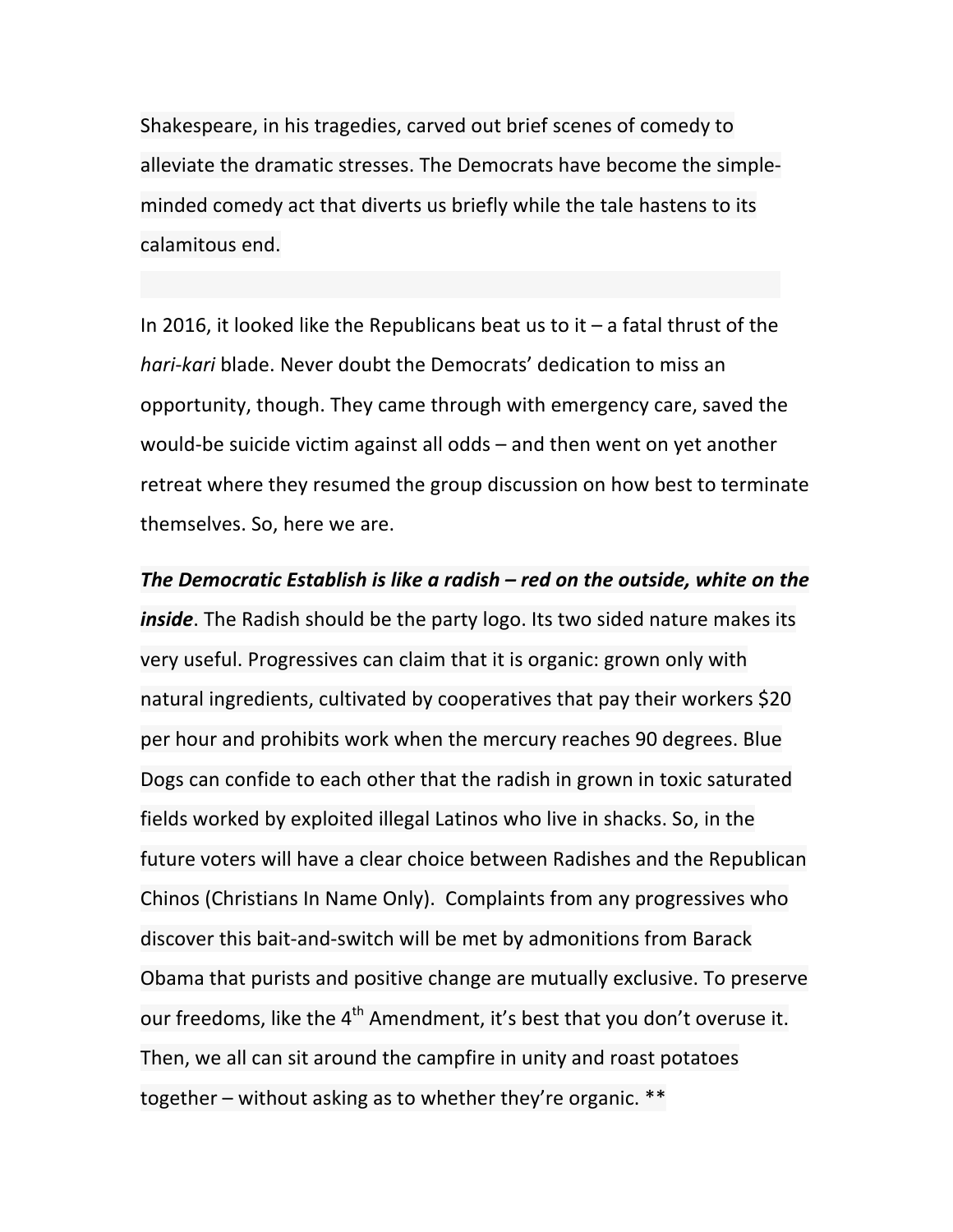**Why does the Democratic Establishment attack AOC so ferociously**? To do so even though it makes no logical sense either in terms of legislative politics or the 2020 election? That's not hard to figure out  $-$  for she threatens them in a variety of ways. She is more intelligent, better informed, far more articulate than they are  $-$  and she has convictions. The last is most disturbing. To go beyond striking an attitude to actually doing something marks her as a fanatic in their eyes. They, for their part, are the antithesis: shop-worn, self-important hacks whose failure rate over the years is dismayingly high. She, by the very act of opening her mouth, reveals that truth for the world. It also undercuts their assiduous efforts to conceal it from themselves.

*-----------------------------------------------------*----------------------------------------------

As for Nancy Pelosi herself, the venomous personal assaults reflect a detestation that goes beyond political differences *per se*. To get at the reasons for this vituperation, we have to drop to a pretty primitive level. Pelosi's self-image is that of the homecoming queen *cum* Empress. Suddenly, out of the blue comes this Puerto Rican kid from the Bronx who looks like she stepped out of her Yorktown high school's production of *West Side Story*. She grabs the limelight, effortlessly it seems, and threatens to upstage her. Pelosi is the daughter of a former Congressman and Mayor of Baltimore as was her brother; politics is in her blood. She thinks that she's the ultimate wheeler-dealer. AOC implicitly and unintentionally tells her that she's anything but. (Pelosi has been deified by Paul Krugman as "the greatest Speaker of the House ever" – one can only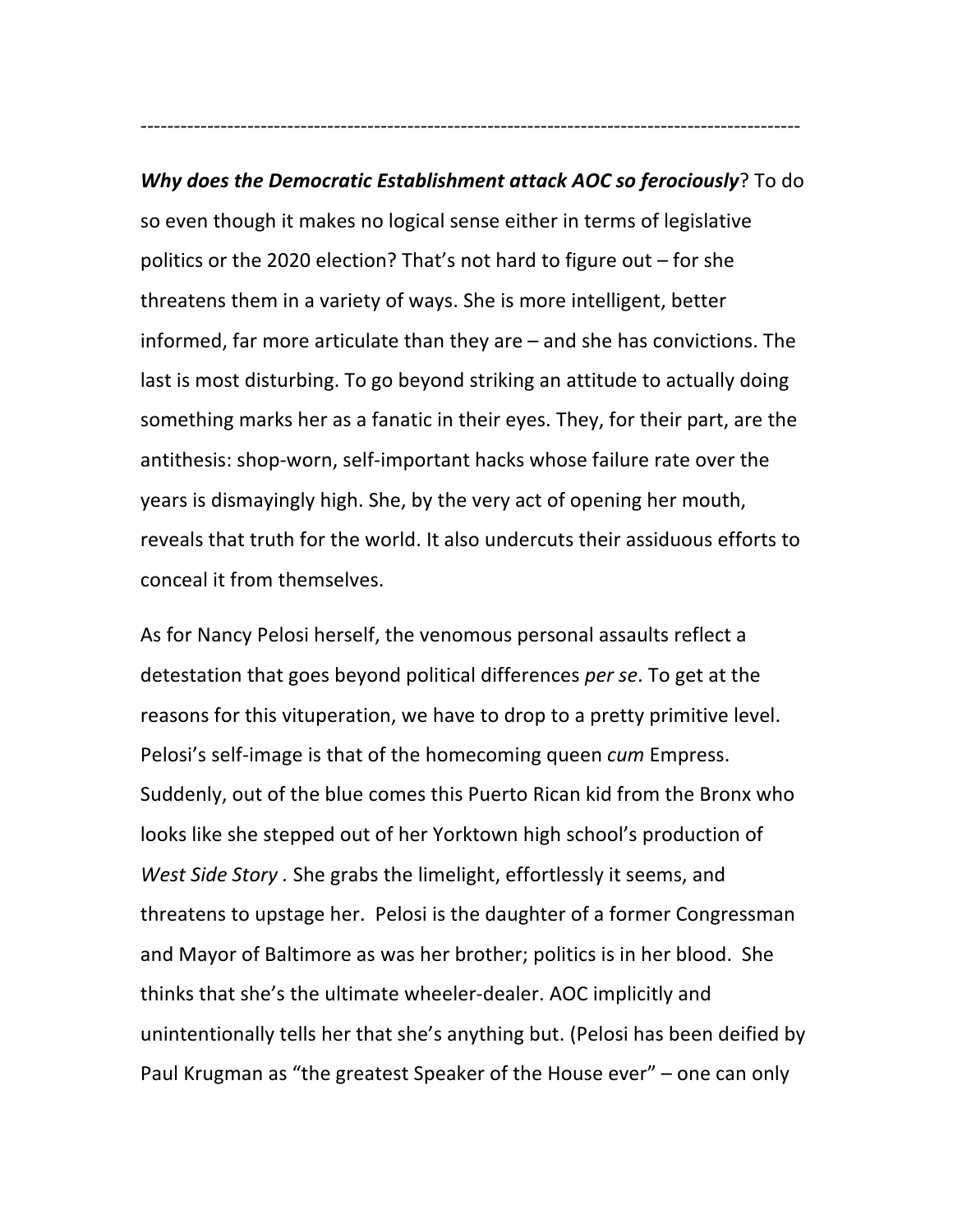wonder how many privileged dinners with D.C.'s movers-and-shakers equal one endorsement by a Nobel winner).

Pelosi believes that she has been laboring in the liberal vineyard all these decades; now they're throwing shade on her as a sell-out. Pelosi, a life-long practicing Catholic with 5 children, has no doubts that she is on the side of virtue. AOC is young, single, no children and likely an atheist yet she holds a moral mirror before her. Pelosi is immensely rich; she and her husband live in San Francisco's most exclusive enclave community abutting the Presidio, where house prices range between  $$20 - 30$  million. Diane Feinstein is one of her neighbors. AOC springs from a working class, half immigrant family that struggled financially. She worked part-time as a Manhattan bartender before running for Congress. Finally, Pelosi is a strikingly beautiful woman who always had been the diva for all occasions. Now at 79, she looks her age despite the cosmetic surgery and glares at the trim, shapely Caribbean woman with that lovely year-round natural sun tan. Where have all the flowers gone? That's why Pelosi has refused to talk to her since January.

Is this last point 'sexist?' No  $-i$ t only is a part of the complex truth. Isn't that obvious?

If the 'squad' and other progressives were really after Pelosi's skin, they would employ far more drastic methods. There is a lot of heavy artillery at their disposal. Let's remember that Pelosi has been an ardent back of the War on Terror in all its manifestations ever since 2001. She never has criticized the huge costs of Iraq and Afghanistan that have inflicted untold damage on ourselves and others. She asks no questions about our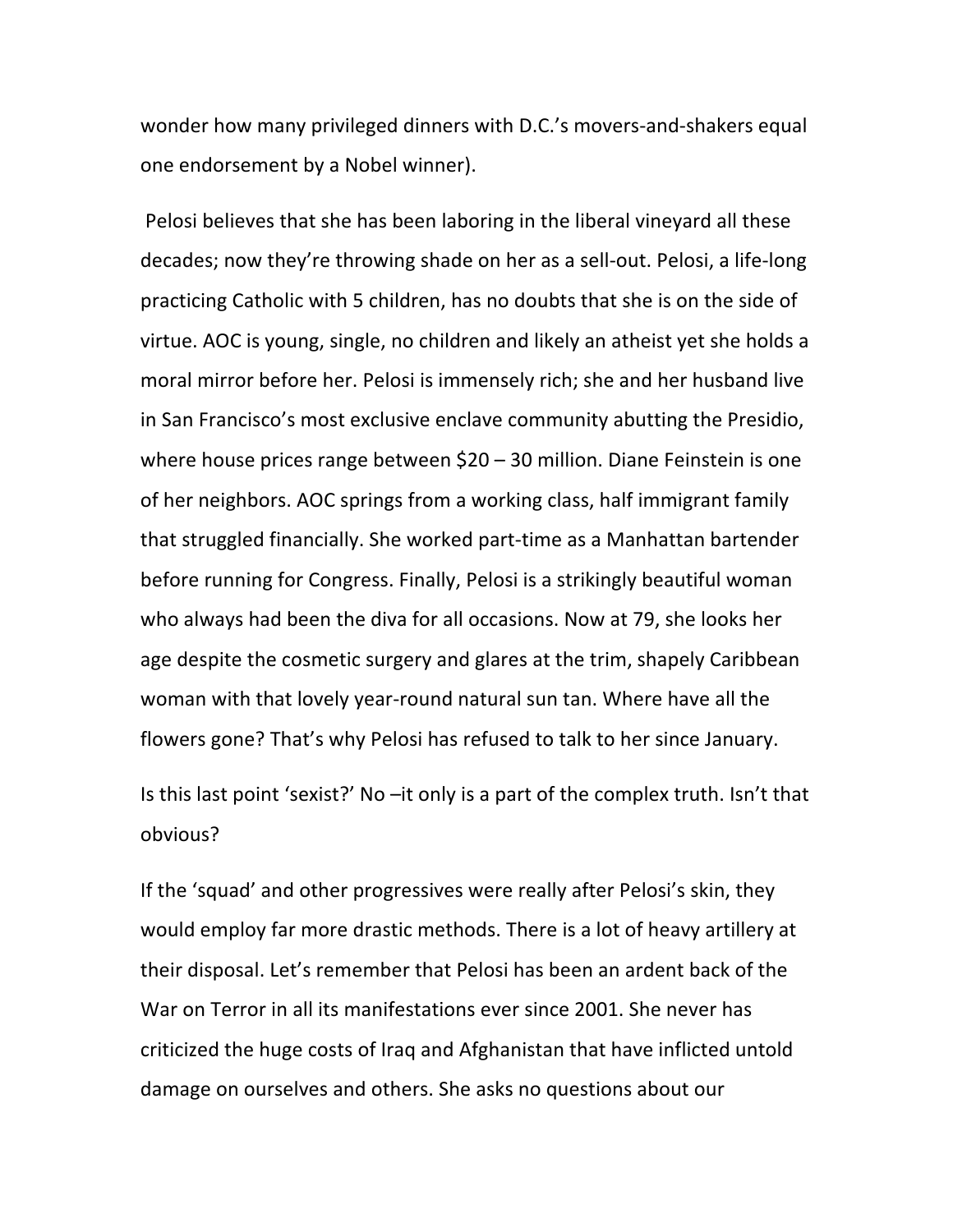continued military presence there and in 68 other countries. It took her 3 years to utter a peep against the U.S. participation in the slaughter of Houthis in Yemen. Furthermore, her record on civil liberties is just as dismal. Pelosi was a founding member of that small coterie of high officials that conspired to launch massive surveillance of Americans in full awareness that it was illegal and unconstitutional. That was in 2002. It was bipartisan and involved persons from all three branches of government. The plan was instigated by Dick Cheney and the program directed by Michael Hayden, then Director of the National Security Agency. The ensuing activities constituted impeachable offenses, and probably were criminal. Three successive presidents decided not to attend to the matter. The whole affair was first exposed by James Risen of the *NYT* in his 2006 book after the editors had surpressed the story for nearly three years. (*State of War:* The Secret History of the CIA and the Bush Administration. New York: Simon & Schuster 2008 Chapter 8) It has been confirmed by numerous sources in various places since. Pelosi never has addressed her role in this criminal activity.

Anyway, as Barack Obama might say: that's water under the bridge, let's turn the page to get closure - going forward.

If AOS and friends really 'had it in' for Pelosi, they would not abstain from using this highly combustible material. Their aim, though, is to promote a progressive agenda and for the Democrats to regain its standing as the country's predominant party. And is it unpatriotic to raise a few long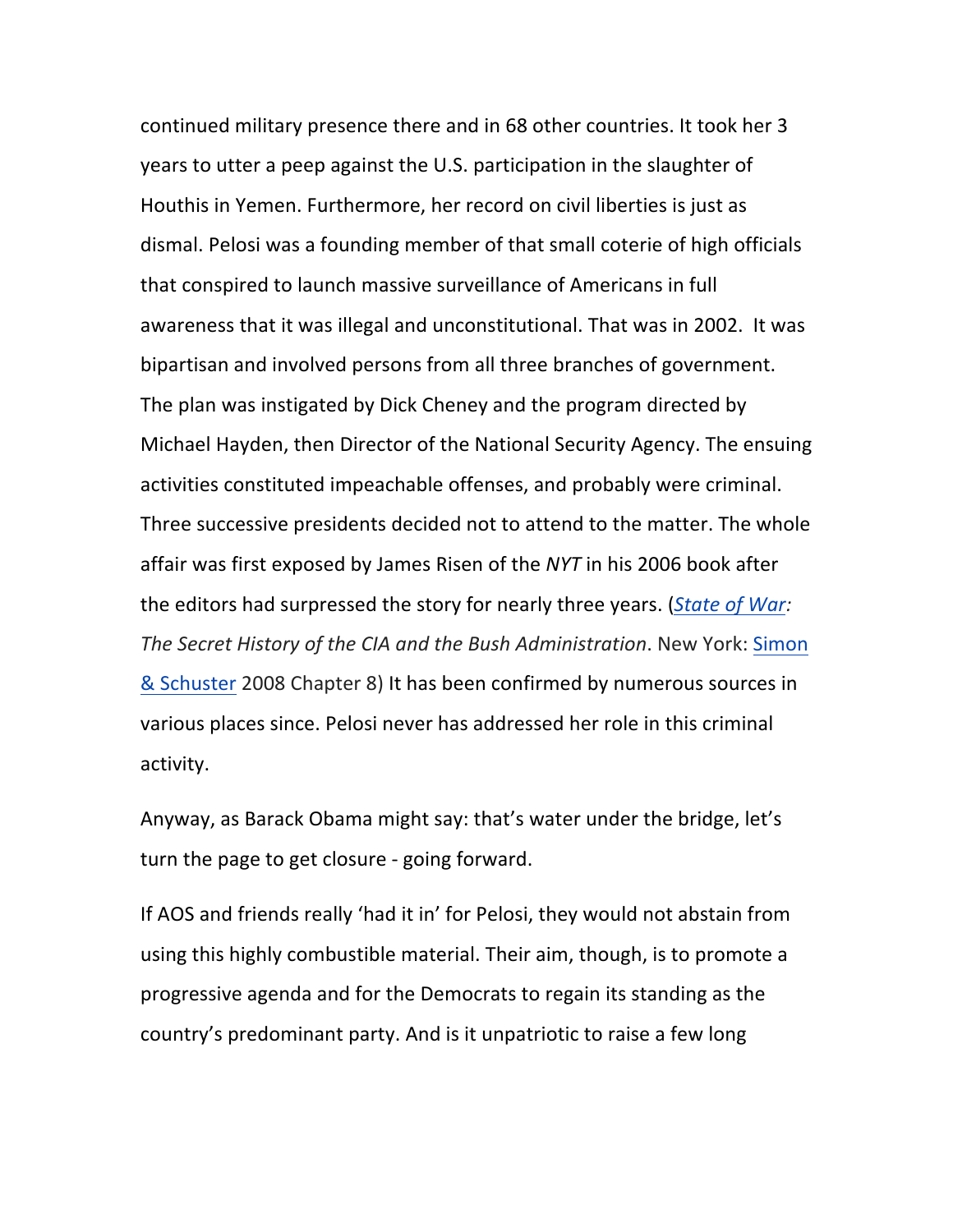overdue questions about our crazier, politically suicidal actions in the Middle East?

The disproportionate number of 'blue dog,' conservative Democrats in the *House* is due in good part to Pelosi's misjudgments. Over the past 20 years, she consistently has promoted candidates of that hue  $-$  systematically weeding out progressives. In this, she leaned on the advice of Rahm Emanuel- the notorious former Mayor of Chicago under whose rule the police ran clandestine 'black sites' where unconvicted 'enemy combatants' were abused.. In his heyday, he was a power  $-$  as a Congressman who had Pelosi's ear (holding two Democratic leadership positions, serving as the chair of the Democratic Congressional Campaign Committee from 2005 to 2007, and as the chair of the House Democratic Caucus, from 2007 to 2009). Before that he had been a personal adviser to Bill Clinton in the White House. He returned to the White House when appointed as Barack Obama's abrasive Chief-of-Staff. He despised 'progressives,' belittled them to the point of shouting obscenities at them, derided them by name at every turn, shunned them and did all within his considerable power to block the candidacies of anyway who opposed Clinton's right-turn, the Iraq War, NAFTA, Obama's embrace of Wall Street and endless concessions to the rightest Republican Congress. The result of this misbegotten strategy has been to ensconce a reactionary Republican Party as the dominant force in American politics at every level. Pelosi was his close collaborator throughout.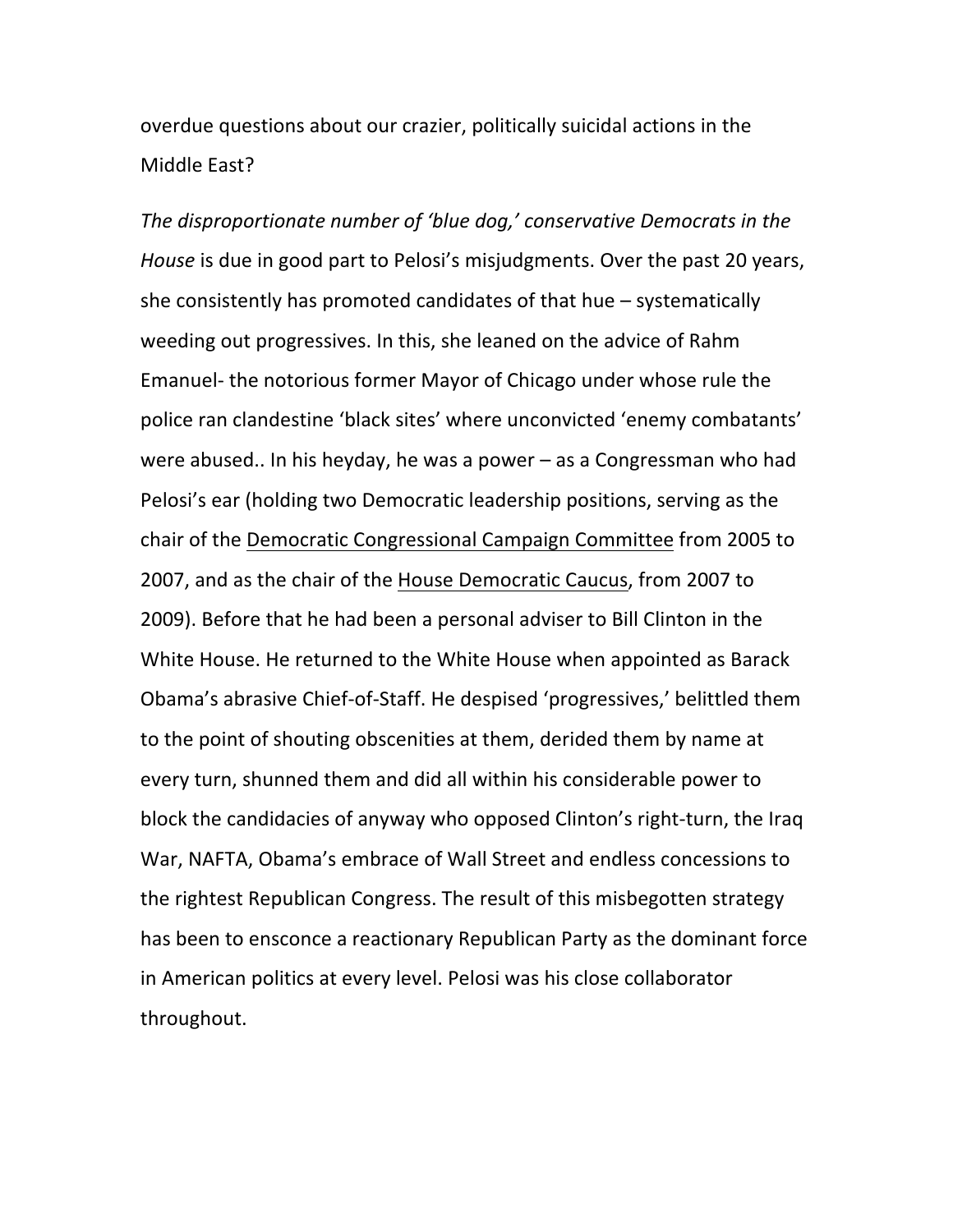*The Trump-led Republican Party has declared war on Democrats, on* liberals, on all people of color and on the nation's foundation principles rooted in law and custom. This week's events are the firing on Fort Sumter. There have been forays, provocations and power grabs for the past 30 years. Most of us were blinkered in our failure to appreciate the stakes or to see what they portended. The Democratic Party Establishment in particular has been culpable of gross sins of non-feasance. Now, they are unprepared to act as war leaders or commanders  $-$  in terms of temperament, skills and experience. Pelosi, Schumer et al are simply not cut out for what's to come. They cannot marshal and lead the requisite forces. Nor is a Joe Biden who still can congratulate himself for being patronized by Jim Eastland who addressed the 40 year-old Senator as 'son.'

This does not auger well.

The craven chorus already is audible. Yesterday, CNN's liberal anchors agreed with a *NYT* op ed page Observer that Trump had set a trap for the Democrats. That he wants to run against the 'squad' – therefore, they and the Democrats generally should 'cool it' lest they provoke the mob shouting "send her back." They are urged to concentrate on policy issues and distance themselves from the furor. This is the counsel of fear; it lacks logic. If 50% of American voters get a vicarious thrill from hearing the rage of racists, neo-fascists, Christian jihadis and anomic morons, then the game is lost whatever you do. They're already provoked. If, instead, Trump's hardcore base is 10-15% of the electorate (the rest of his support from died-inthe-wool Republicans and the rich/special interests who profit from his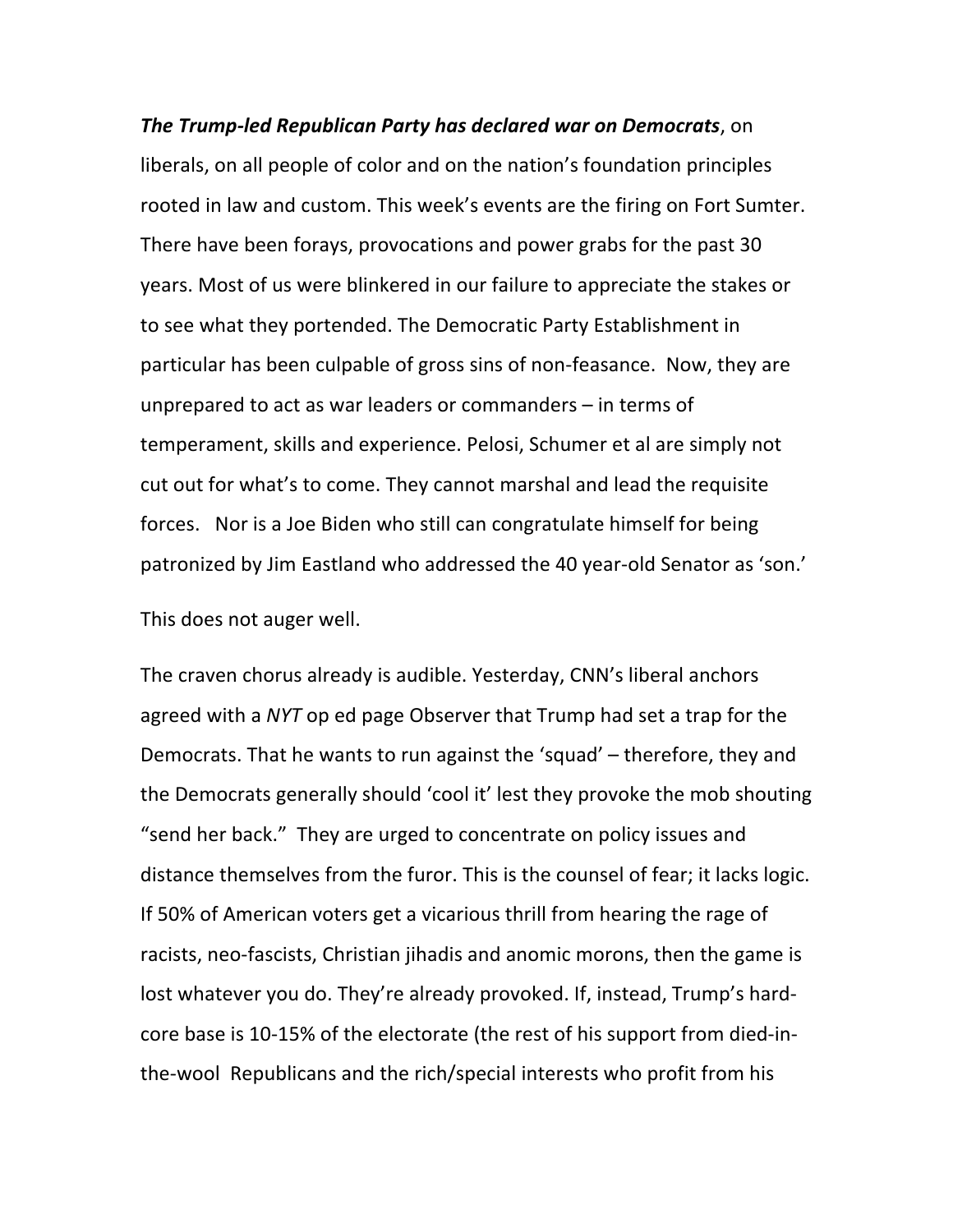policies), the election next year is yours for the taking since all those combined are well short of 50%. You attack across the board and you exploit the backlash of those repelled by the rise of American fascism.

Let's recall that the 'cool it' strategy was followed by the Social Democrats in Germany in 1933-34; it didn't work out very well. Hitler never won a much as a third of the ballots  $-$  losing some votes in the last election. Triumph of the Will brought him to power. Trump and his mob have the Will  $-$  what does the opposition have?

(There is a straightforward way for the Democrats to foil Trump's scheme to make the 'squad' his target for 2020: a couple of white male members of the progressive caucus  $-70+$  in all  $-$  should join them for a press conference. Tactical political sense?)

**\_\_\_\_\_\_\_\_\_\_\_\_\_\_\_\_\_\_\_\_\_\_\_\_\_\_\_\_\_\_\_\_\_\_\_\_\_\_\_\_\_\_\_\_\_\_\_\_\_\_\_\_\_\_\_\_\_\_\_\_\_**

\*What's the true Epstein story? I'd bet on this version- if I had to. It also explains the high level intervention that in effect gave him immunity in **2006. Clinton? Trump? Prince Andrew? CIA/FBI?**

*A Plausible Theory Of What Jeffrey Epstein Was Actually Doing*

*Moon Of Alabama*

**\_\_\_-**

Jeffrey Epstein thread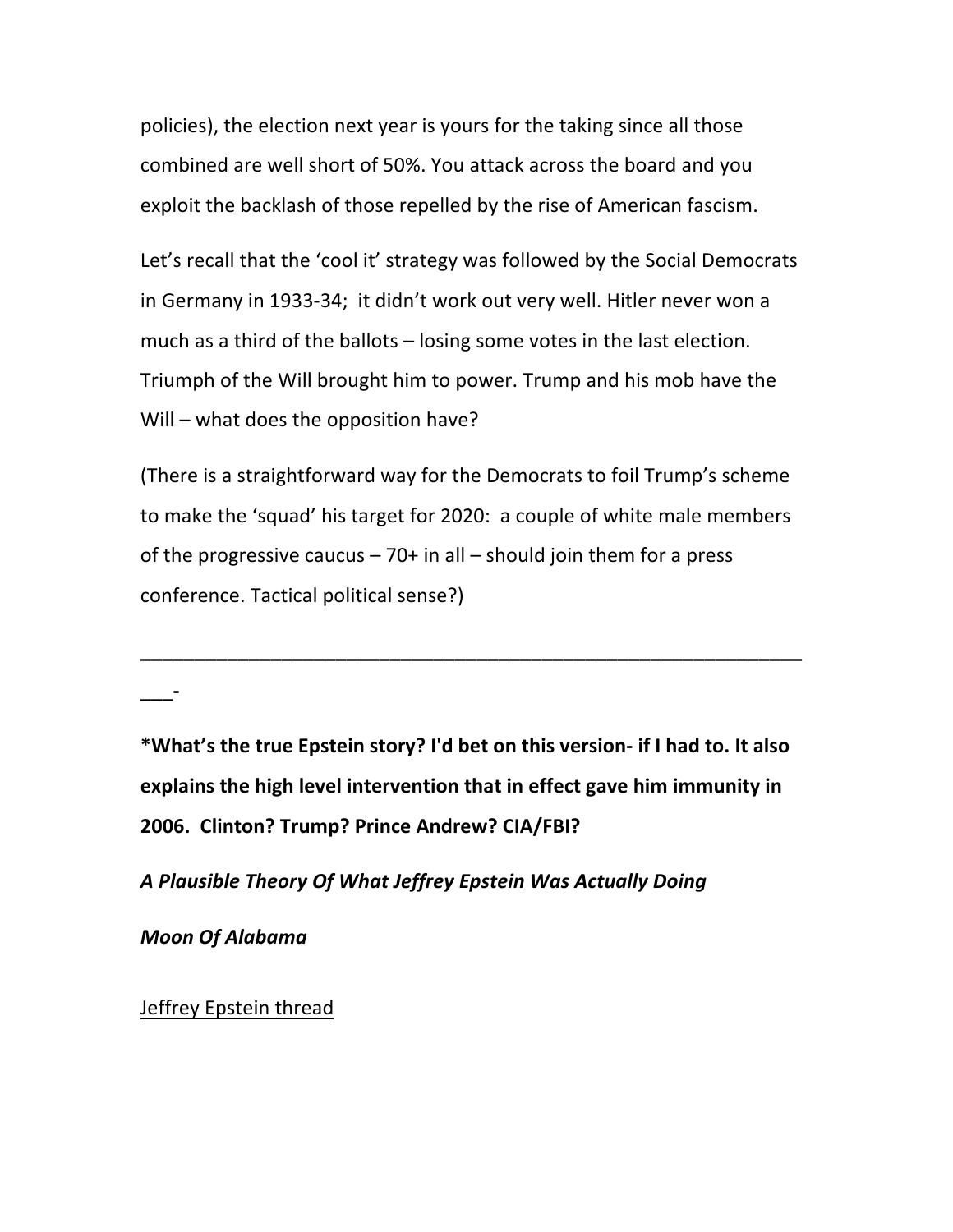A question that no one could so far answer is how Epstein got as rich as he *appears to be.* A person who calls himself Quantian has an interesting *theory of what Epstein was actually doing.*

*Here is the short version:* 

Epstein offered the post puberty teenyboppers he seduced and/or bribed to *the rich people he knew. He invited lots of interesting people - artists, scientists, politicians, rich businessman - to his exclusive parties. There were* always these young girls around. There was always a free bedroom. There were also cameras in place. When one of the rich guys messed with a girl *Epstein would blackmail him.*

But instead of taking cash he asked them for investments in his offshore *hedge fund.* For someone who owns billions it is peanuts to put a few dozen millions into a fund. It is legal. The money isn't gone. It will even bear *interests.*

*Epstein is not known for having done much currency trades or other larger Wall Street transactions. His company is small, he didn't work a lot. It is likely* he mostly re-invested the money in a simple index stock fund which *follows the S&P 500. Those type of funds brought over the years quite a good profit.*

*Epstein* would have taken the typical hedge fund fee of 2/20 which is 2% of *the investment per year plus 20% of the profits. The hedge fund would be*